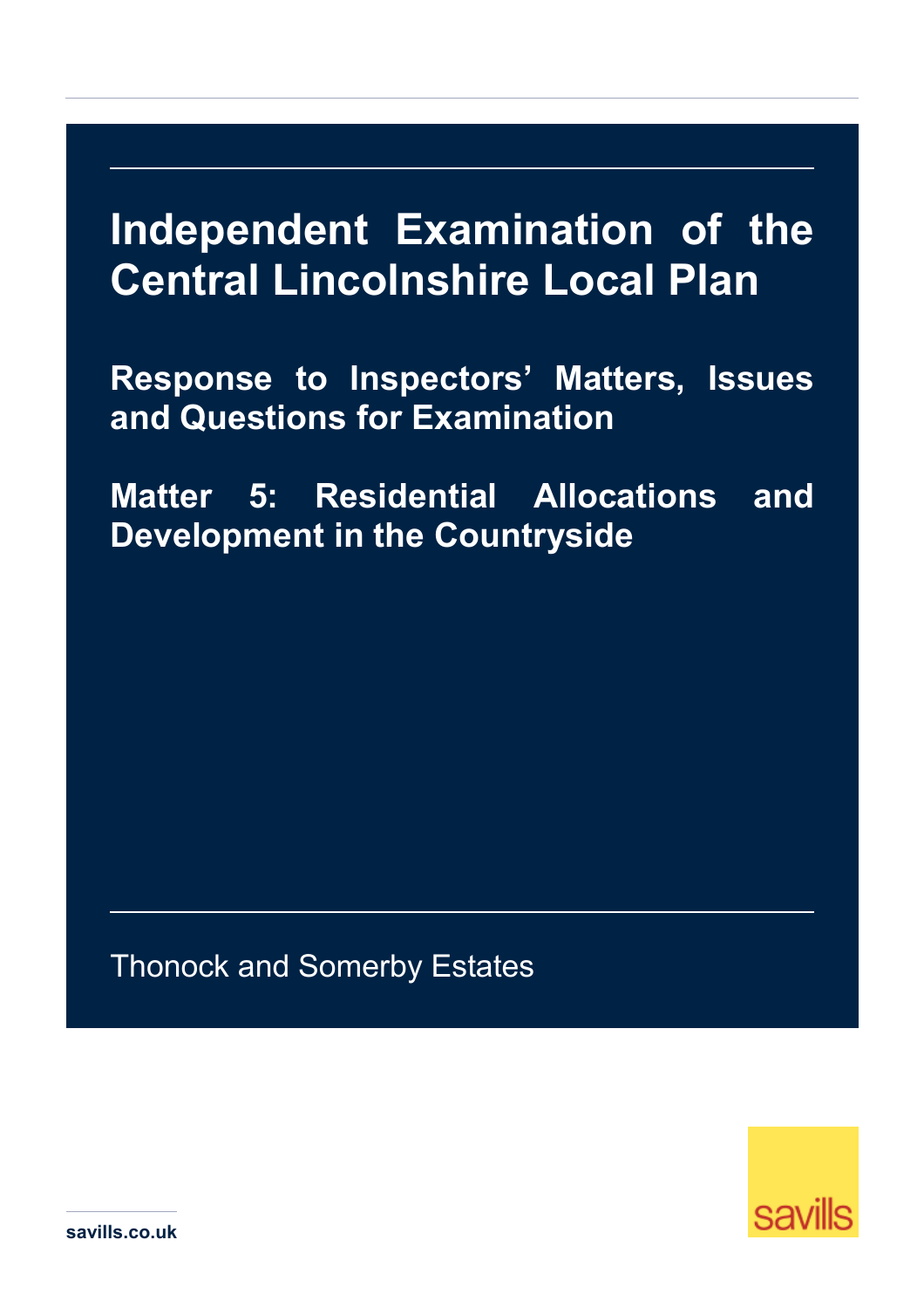#### **Matter 5 – Residential Allocations and Development in the Countryside**

**Thonock and Somerby Estates**



## **Contents**

- **1. [Introduction](#page-2-0) 1**
- **2. [Inspectors' Questions](#page-3-0) 2**
- **3. [Conclusions](#page-6-0) 5**
- 

## Appendices

Appendix 1 Site Plan – Land off The Avenue<br>Appendix 2 Site Plan – Land off Horsley Road Site Plan – Land off Horsley Road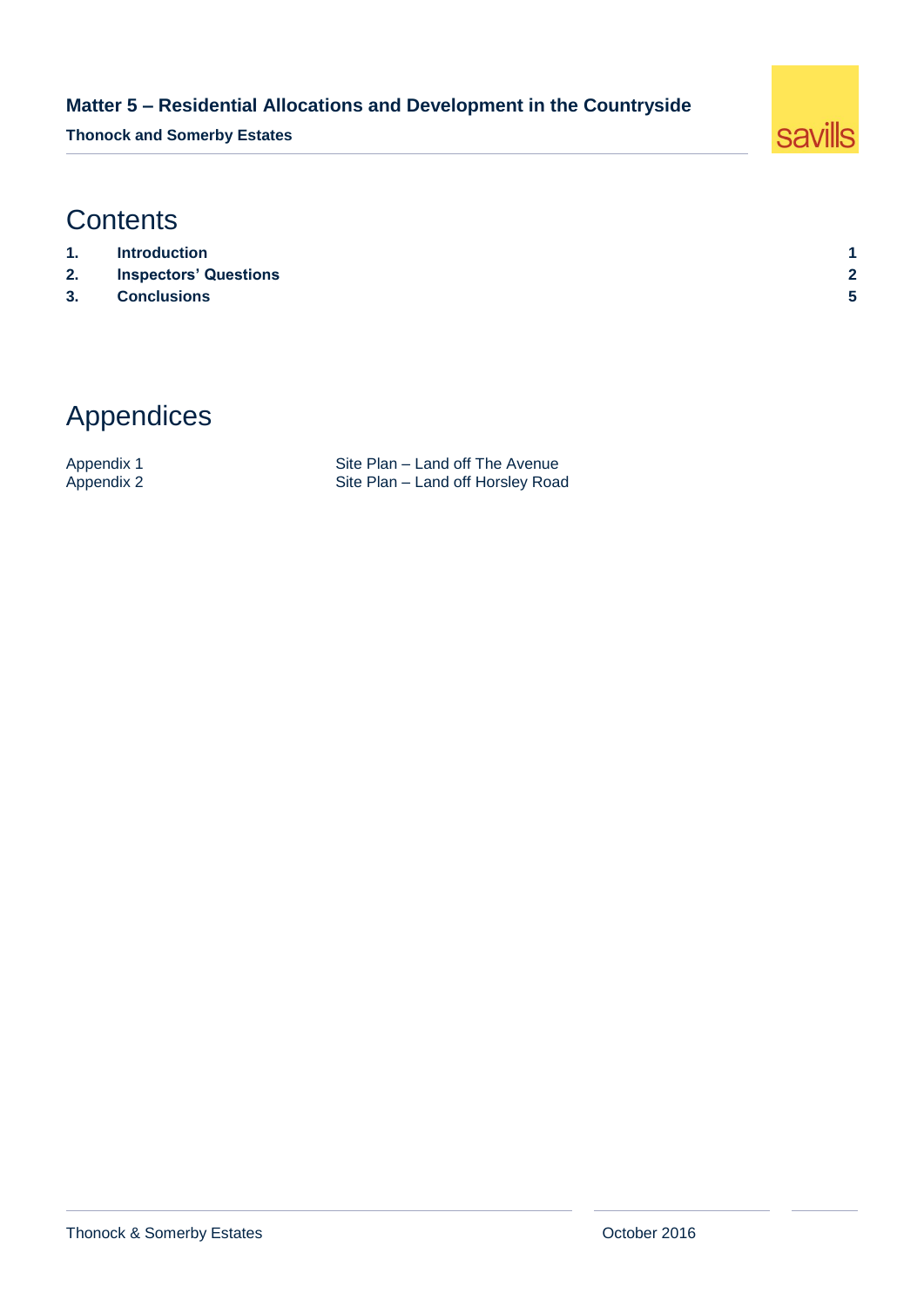

## <span id="page-2-0"></span>1. Introduction

- 1.1. This Examination Statement has been submitted on behalf of Thonock and Somerby Estates (TSE) as part of the Examination in Public on the Central Lincolnshire Local Plan (CLLP) Submission Draft Document. The Statement highlights and where necessary, expands upon representations submitted by TSE at the Draft and Submission stages of the CLLP.
- 1.2. As the largest landowner in and around Gainsborough, TSE wish to be a pro-active participant in the Local Plan process and building on their established relationships with the Lincolnshire Planning Authorities, intend to play a full and active role in ensuring the wider planning strategy and framework for Gainsborough is deliverable in the timescales envisaged by the planning process.
- 1.3. The statement responds to the Inspectors' Matters, Issues and Questions, providing further detail and clarity on Matter 5 – Residential Allocations and Development in the Countryside.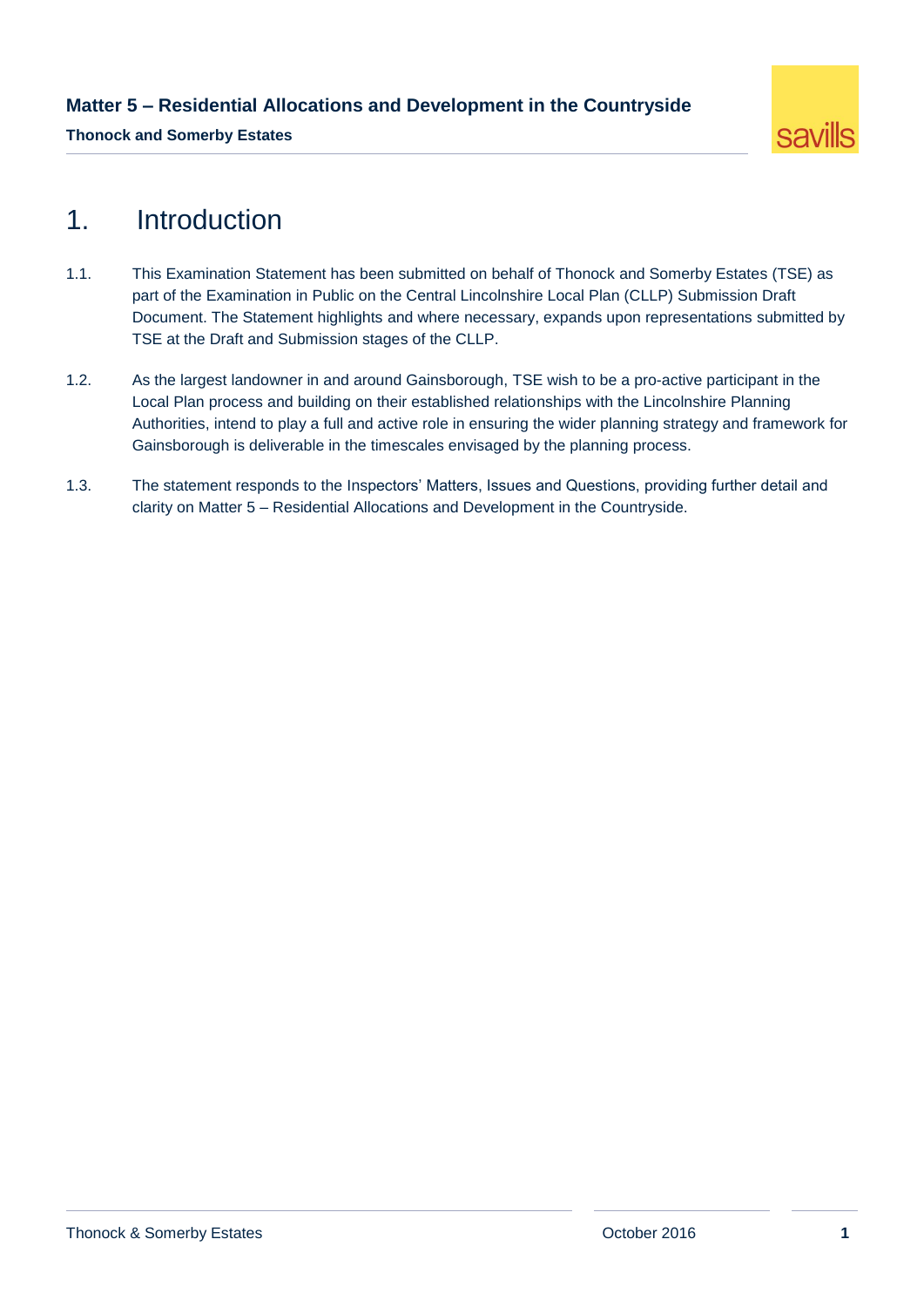

## <span id="page-3-0"></span>2. Inspectors' Questions

#### **Issue 5a – General Questions**

- **2.1. Q6. The April 2016 Residential Allocations Evidence Report states that a site threshold of 25 dwellings was used to consider potential allocations as this allowed Officers to 'focus on sites that would make a significant contribution to housing supply'. Is this consistent with the PPG (3- 010-20140306) which states that plan makers will need to assess a range of different site sizes and should consider all sites capable of delivering five or more dwellings? What impact does adopting a higher threshold have on the effectiveness of the Local Plan?**
- 2.1.1. The threshold of 25 dwellings does not take into account the role smaller settlements can play in making a meaningful contribution to housing supply. Many sites within or on the edge of smaller settlements are relatively unconstrained and straightforward to deliver in comparison with larger sites and collectively can make an important contribution to the pipeline and range of sites available for development within the area.
- 2.1.2. We have encouraged through the submission of previous representations, the consideration of sites with a smaller threshold for allocations, which are proportionally suitable to the settlement in question.

#### **Issue 5c – Allocations in Main Towns (Gainsborough and Sleaford – Policy LP50) and Market Towns (Caistor and Market Rasen – Policy LP51)**

#### **2.2. Q9. Are the allocations in the Main Towns and Market Towns justified, effective and consistent with national policy?**

- 2.2.1. The NPPF sets out clear guidance in terms of plan making, stating that Local Plans must be prepared with the objective of contributing to the achievement of sustainable development (Paragraph 151) and should plan positively for the development required in an area (Paragraph 157). In order to achieve these aims, it is crucial that a range of sites are allocated within the CLLP to meet the identified need.
- 2.2.2. The SUEs within Gainsborough are clearly central to achieving the growth required within the district and as such, rightly provide the focus for housing within the town over the next 15 years. However, given the Government's requirement to significantly boost the supply of housing and meet housing needs in full, it is imperative that a range of sustainable, yet unconstrained sites are allocated to ensure the short, medium and long term delivery of housing.
- 2.2.3. Important to this aim are infill sites within settlement limits that encourage the best use of land in highly sustainable locations, that unlike many constrained brownfield sites, can deliver unimpeded growth in the short term.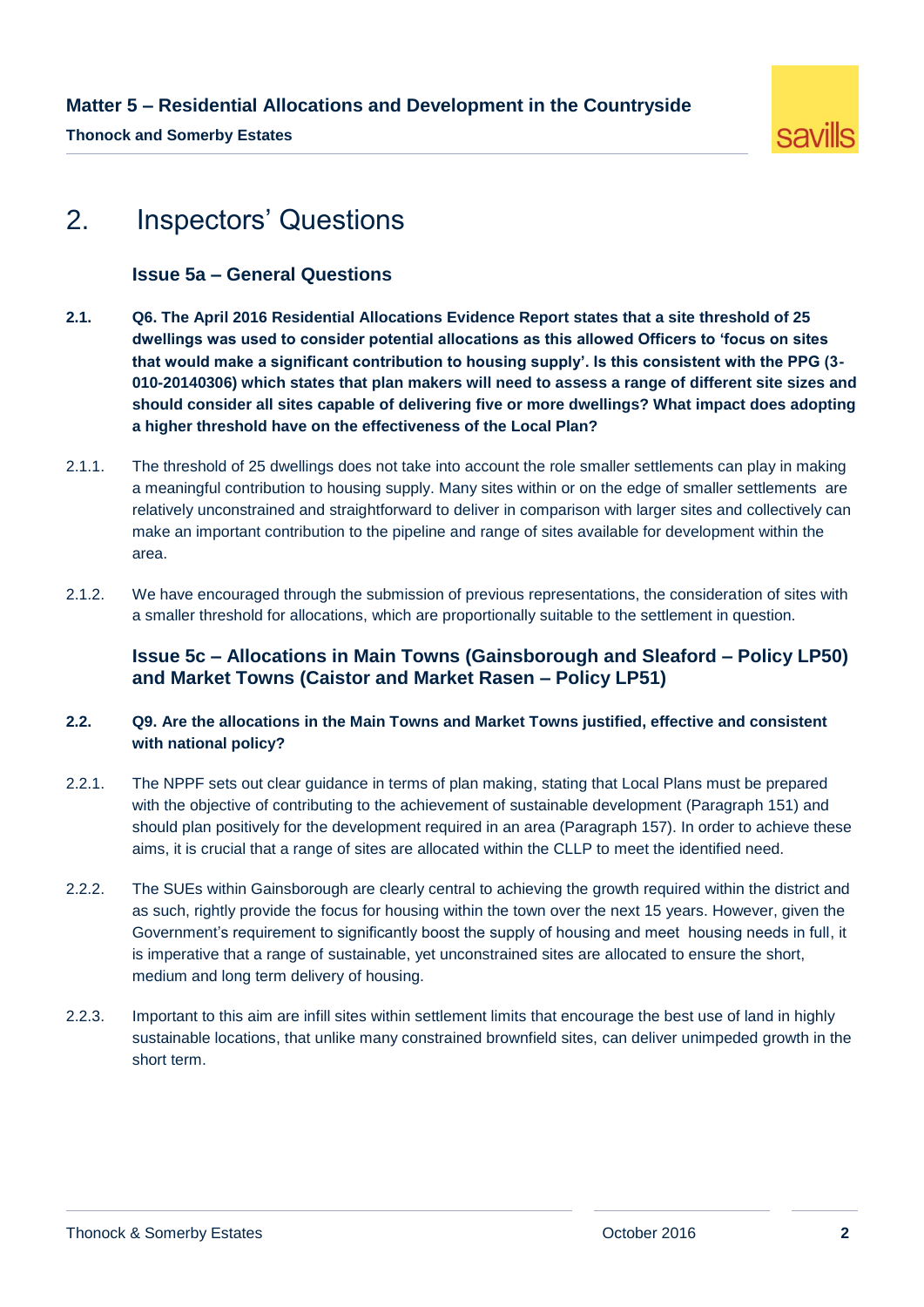

- 2.2.4. TSE have submitted two planning applications for infill sites in Gainsborough at land off The Avenue and land at Horsley Road which are being progressed at present.
- 2.2.5. The development of land off The Avenue (see **Appendix 1**) would, in conjunction with the adjacent residential sites at CL4691 (Former Castle Hills Community College Site), contribute to the identified housing need within Gainsborough without any adverse impacts on the wider area. Land to the west of the site (known as the former Castle Hills Community College site) is allocated for residential development within the Draft Local Plan. A planning application made by Lincolnshire County Council on this land has been approved (subject to the completion of a legal agreement) for 130 homes. Access off The Avenue to this site has already been agreed between TSE and the County Council who are responsible for progressing the application to the rear through a Deed of Easement which is annotated on the Submission Draft Proposals Map.
- 2.2.6. The development of land off Horsley Road (see **Appendix 2**) would provide an extension to the existing residential area on Horsley Road, in a sustainable location, within the settlement limits of Gainsborough. The site would provide existing and new residents with a pedestrian route to the riverside for recreational purposes, in addition to the provision of open space on site, further enhancing the recreational and open space offer within the immediate area. The development of the site meets many of the aims set out for Gainsborough Riverside set out within the emerging Local Plan which seeks to exploit and make the best use of its riverfront location and sites as part of its overall plans to regenerate and redevelop the town.
- 2.2.7. The above sites should be recognised as an important contributing factor to the planned supply of housing. TSE believes additional infill sites such as these should be included within the suite of allocations for Gainsborough, in addition to the SUEs and brownfield regeneration sites, with the recognition that the proposed figure of growth for Gainsborough is only a minimum figure.

#### **Issue 5e – Allocations in Medium and Small Villages – Policy LP53**

#### **2.3. Q14. Are the allocations in the Medium and Small Villages justified, effective and consistent with national policy?**

- 2.3.1. TSE supports the allocation of 12% growth (4,435 dwellings) for other settlements listed in the settlement hierarchy. Growth is required in the smaller villages lower down the settlement hierarchy to help enhance and maintain the vitality of rural communities. This is required by the NPPF and supports the wider growth aspirations of the Local Plan.
- 2.3.2. TSE supports the Market Towns, Large Villages, Medium Villages and Small Villages as concepts given the importance of ensuring that smaller settlements remain viable through increased populations.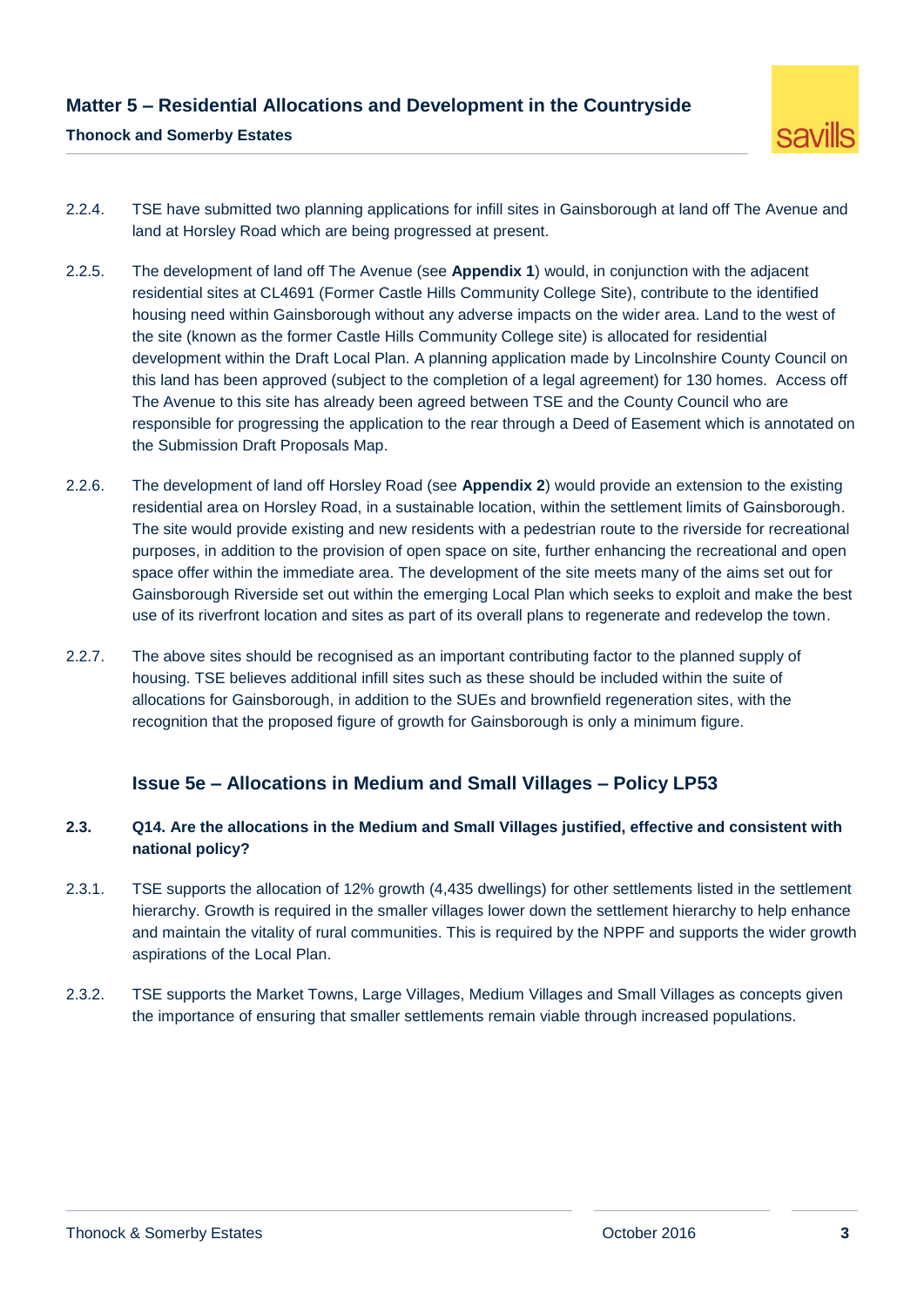#### **Matter 5 – Residential Allocations and Development in the Countryside**

# savills

#### **Thonock and Somerby Estates**

- 2.3.3. In terms of Medium Villages, we support the levels of growth outlined for these settlements and the acknowledgement that such growth can take place on the edge of these settlements. We support the inclusion of Blyton within the list of settlements. We would however caution against being overly prescriptive in terms of housing numbers within the villages and ensure a degree of flexibility is maintained in order that otherwise valuable development can be realised.
- 2.3.4. In terms of Small Villages, we support the inclusion of this category of settlement and the direction of some growth to it. As development thresholds decrease substantially between medium and small villages we consider that Corringham should be reallocated as Medium Village given the range of services and facilities available, including shops, a school, public house, employment uses, petrol station and public transport links to Gainsborough.
- 2.3.5. As with medium villages, we would caution growth should not be overly prescriptive as it is entirely possible that beneficial development could come forward which is in excess of the pre-determined threshold.
- 2.3.6. For these reasons and to ensure consistency with the NPPF, we request that additional flexibility is built into this policy.
- **2.4. Q15. Should the plan take a more comprehensive approach to providing allocations (say under 25 dwellings) in Medium and Small villages commensurate with their size, role, function and accessibility to services?**
- 2.4.1. Yes, it is considered allocations for smaller sites should be encouraged as collectively, such sites can make a meaningful contribution to the overall housing supply.
- 2.4.2. The principle that settlements are permitted a proportion of growth is supported in theory however, as stated above, we would encourage the CLLP to build in flexibility within this policy to ensure that additional growth can take place subject to compliance with other policy requirements. This is in line with the view that flexibility should be included in the overall housing numbers as the planned number of dwellings should only be a minimum.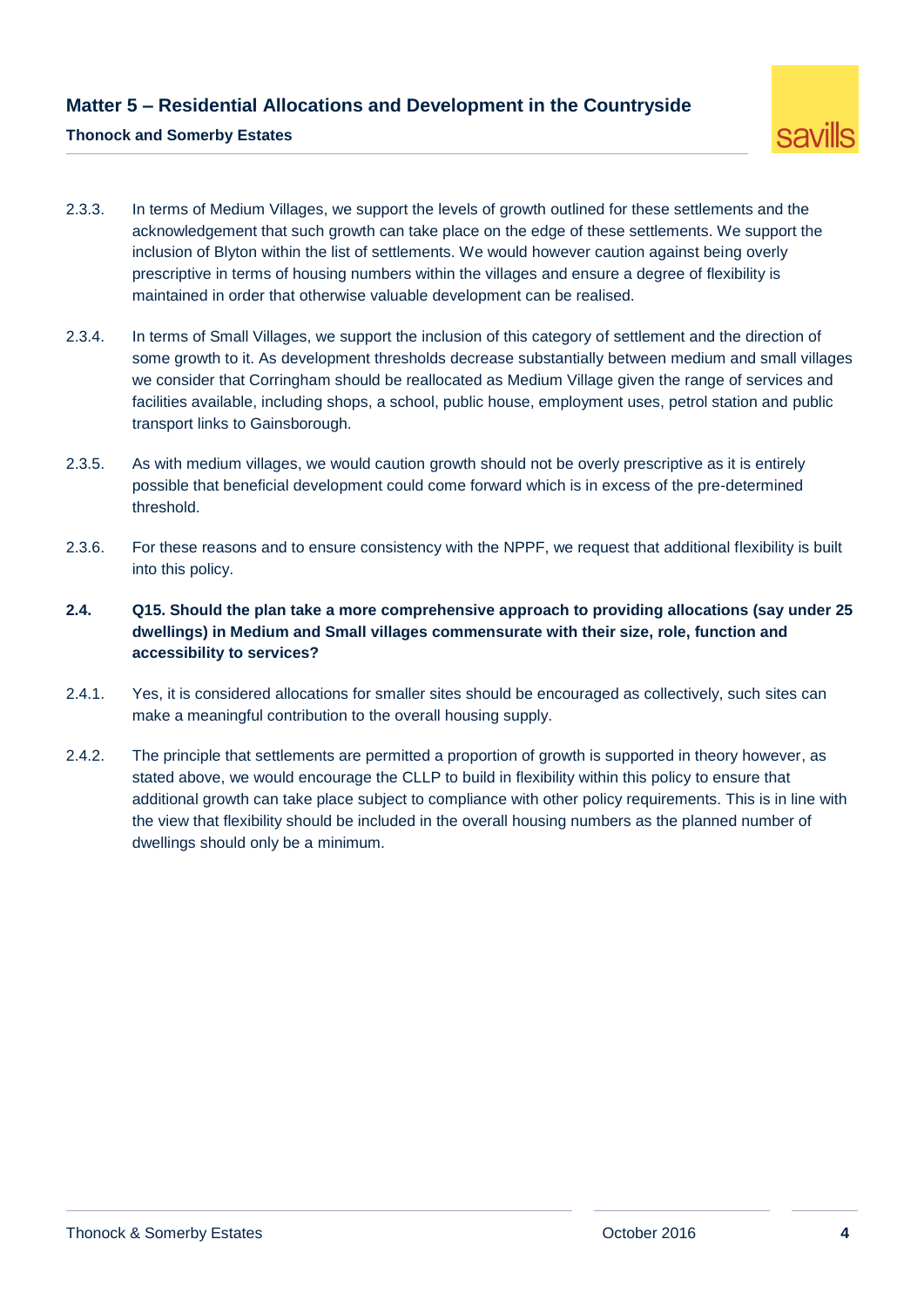

### <span id="page-6-0"></span>3. Conclusions

- 3.1. It is considered that in order to ensure consistency with the NPPF, the CLLP should include allocations below the threshold of 25 dwellings, and specifically include allocations within the Large, Medium and Small Villages in order to provide a range of sites to meet the housing need.
- 3.2. To ensure the plan is justified, Corringham should be re-designated as a Medium Village so that growth is not restricted to those levels applicable to Small Villages.
- 3.3. Policies should not be too prescriptive for development within such villages with in built flexibility to ensure consistency with the NPPF.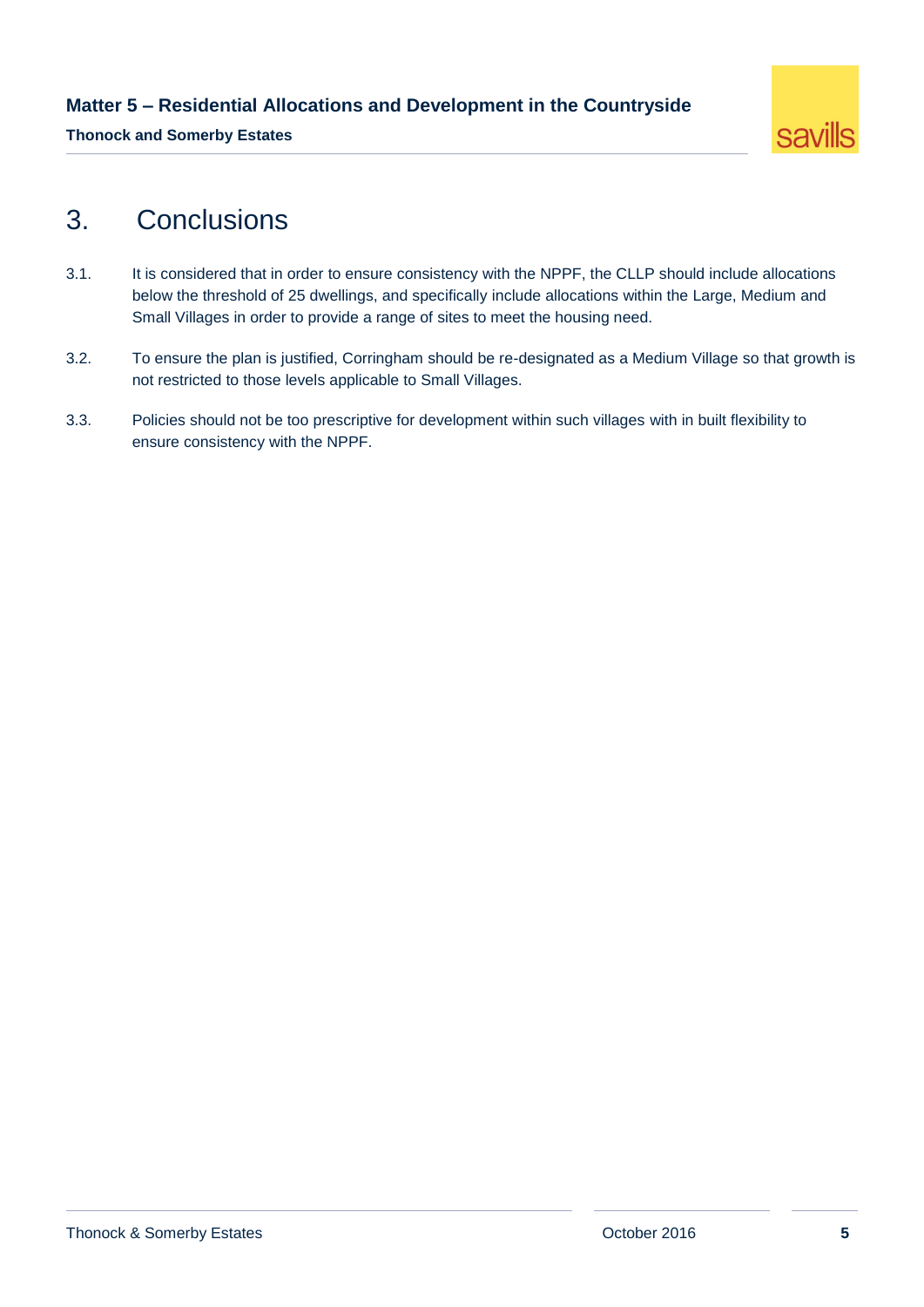

## Appendix 1 – Site Plan Land off The Avenue, Gainsborough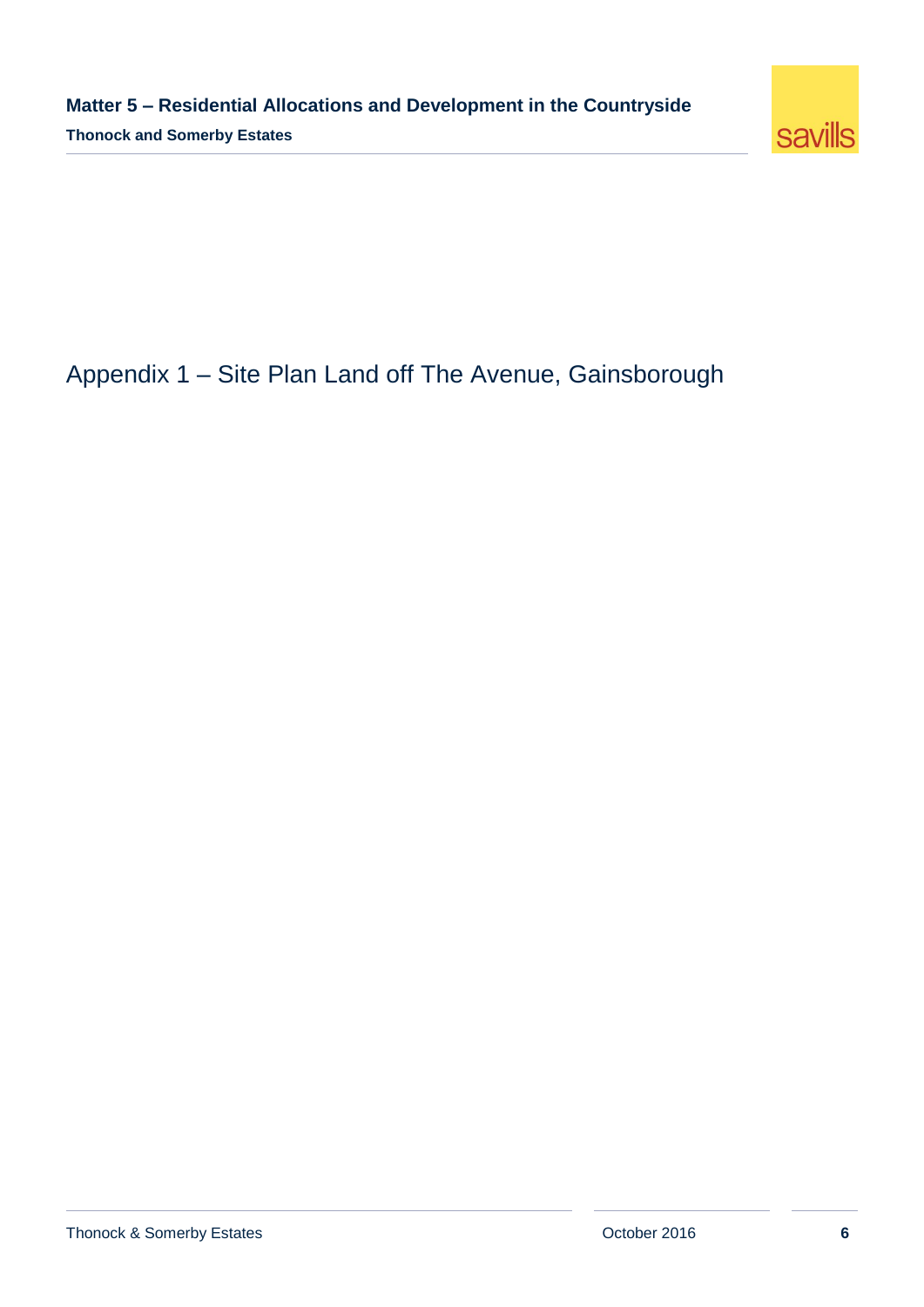



**Ordnance Survey** © Crown Copyright 2016. All rights reserved. Licence number 100022432. Plotted Scale - **1:1250**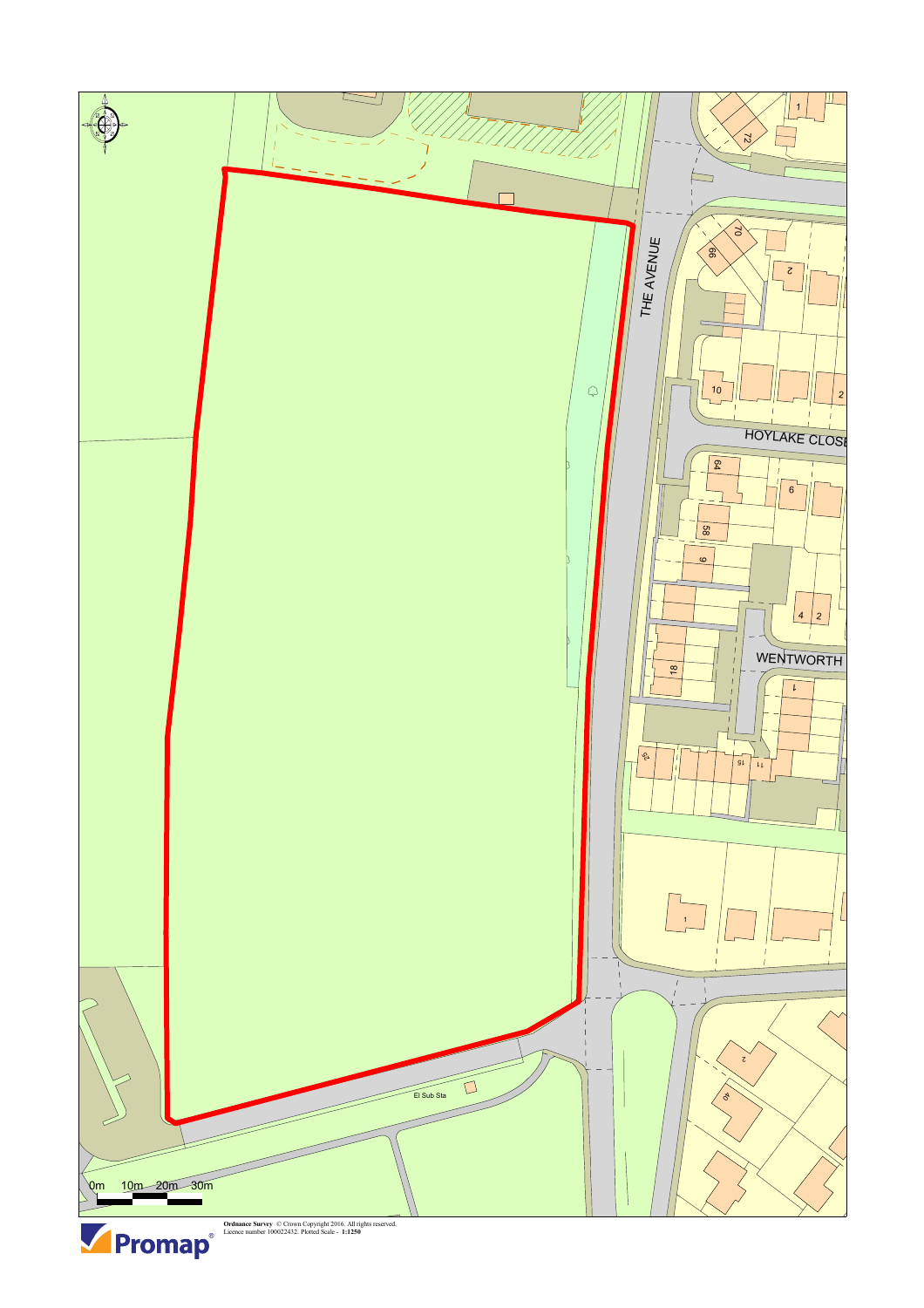

## Appendix 2 – Site Plan Land off Horsley Road, Gainsborough